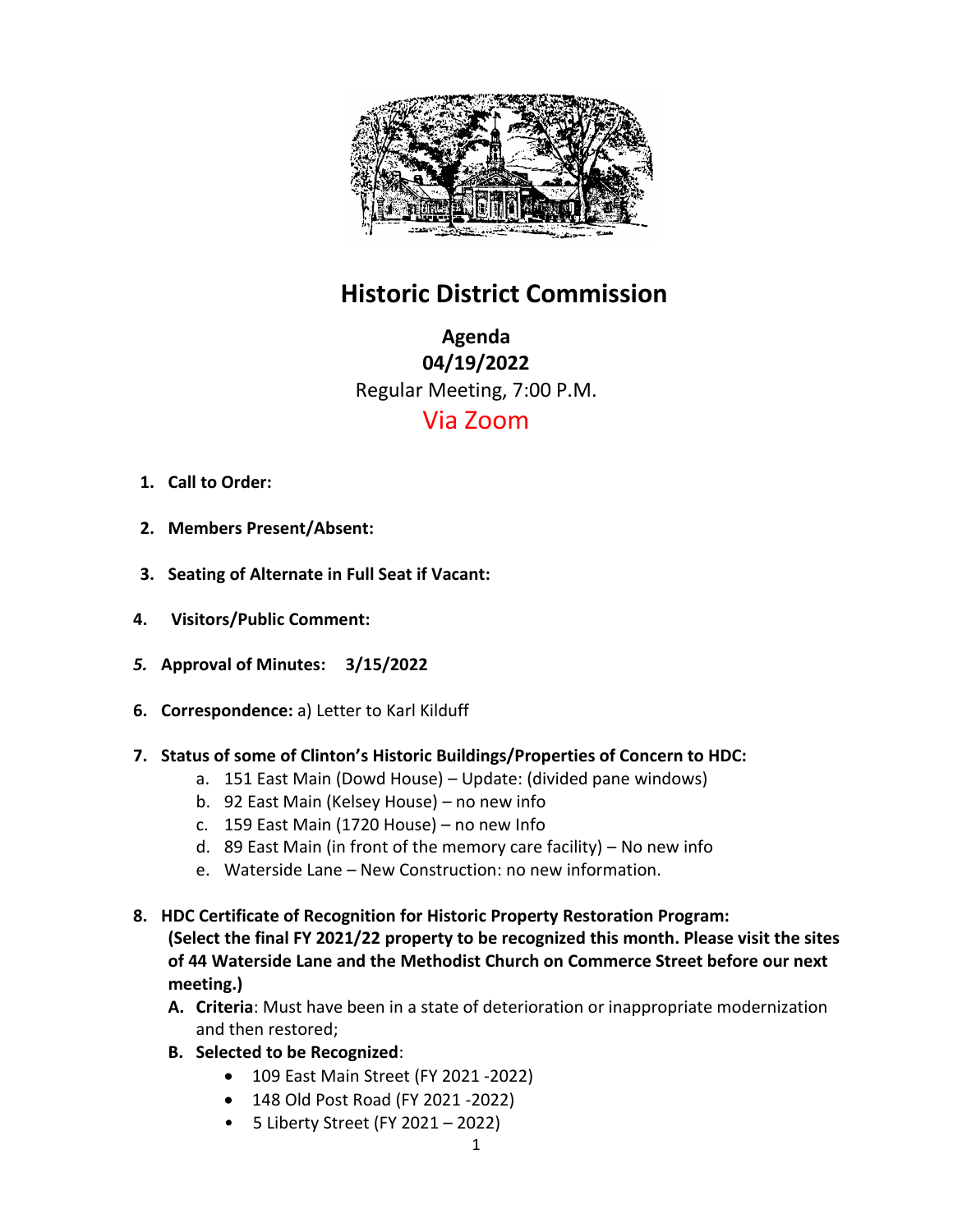## **C. Potential Candidates:**

- 44 Waterside Lane
- Methodist Church on Commerce Street (Steeple replaced in 2009)
- 17 Waterside Lane (Kabe's house) (for consideration FY 2022/23)
- 63 East Main (Stanton House when completed)
- 92 East Main (Josiah Kelsey House when completed)
- 125 East Main (when completed)
- 129 East Main (when completed)
- 63 Pratt Road (when completed)
- 142 Commerce Street (when completed)

**For Consideration**: **Honorable Mention** for restorations that use modern materials, such as vinyl siding. Recognition in the press, but no photo hung on the wall at Andrews. Perhaps this might encourage more folks to repair/restore their antique property. Two current examples are 151 East Main and the former multi-color house.

**9. Expand the LGHD by adding 18 Liberty Street.** (nothing new expected until 2022+)

## **10. Clinton Historic District Signage (Update**):

- a) CLFRF/ARPA Funding Request: Those under \$50k still to be decided by Town Council
- b) FY 22-23 Budget Request (pending)
- **11. Commerce Street/Leffingwell as a National Register District:** (update)
- **12. "Clinton Events" (148 Old Post Road Press Release in 2022 - 1 st Quarter Issue)**
- **13. Current HDC Areas of Concern:**
- **14. Old Business:**
- **15. New Business: May begins in-person meetings at the Clinton PD's Community Room. Please feel free to wear a mask, if you feel more comfortable that way. I probably will.**
- **16. Adjournment:**

.